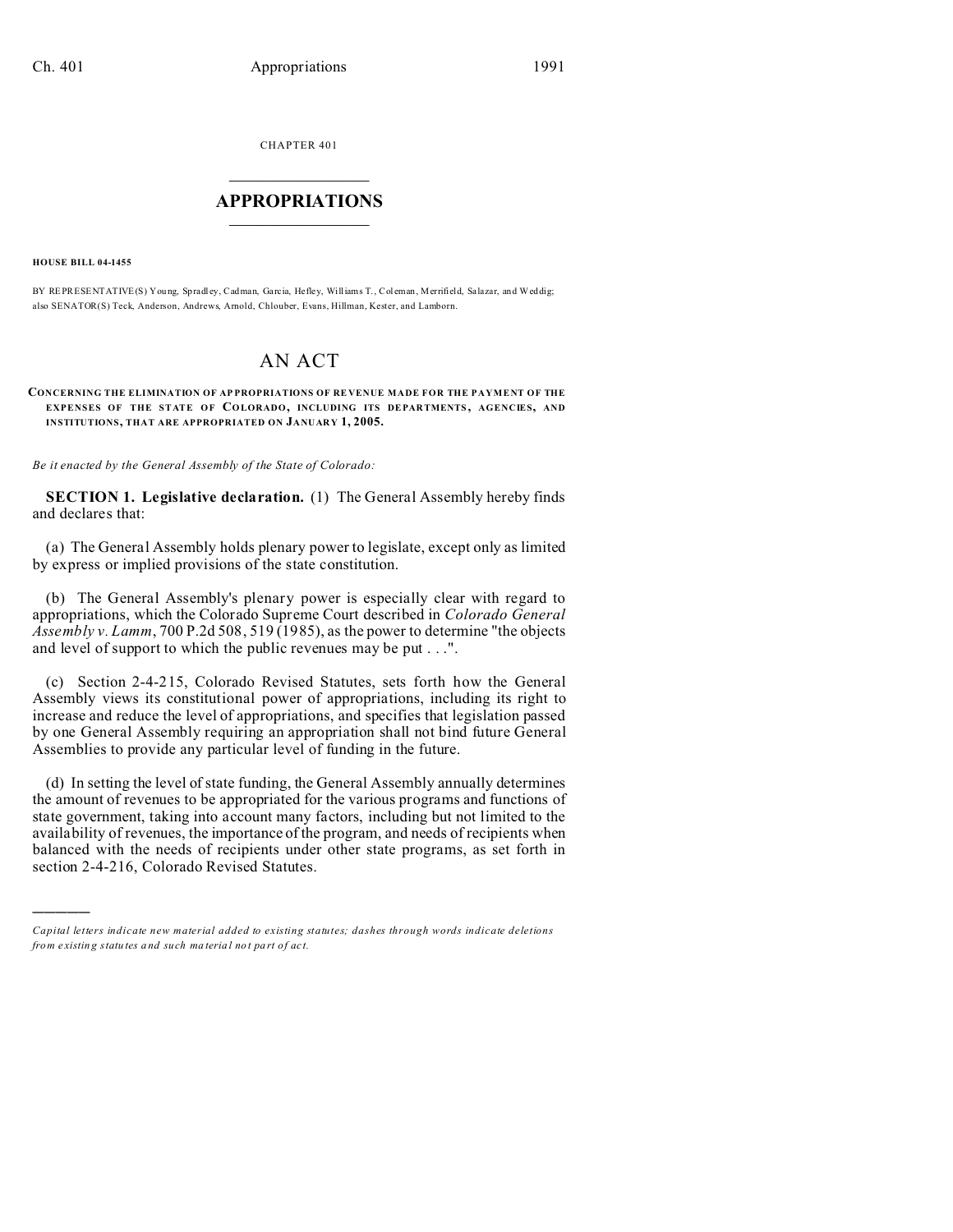1992 Appropriations Ch. 401

(e) However, the General Assembly's plenary power of appropriation has been impaired and may be further limited in the future by the voters' approval of initiated amendments to the Colorado constitution that intend to either directly or indirectly mandate or "guarantee" a certain level of state funding for a particular state program or service.

(f) Such initiatives are the result of a process that lacks some of the critical elements of the representative system of state government, including debate, deliberation, flexibility, compromise, and transparency, and does not involve all the checks and balances that exist with representative state government.

(g) Such initiatives adversely affect the ability of the General Assembly to develop policies and funding priorities in a comprehensive and balanced manner, as most recently illustrated by the difficulties encountered by the General Assembly in trying to balance the state budget during the past few fiscal years in light of significant reductions of state revenues due to the economic downturn and initiated constitutional spending requirements and restrictions.

(2) The General Assembly further finds and declares that:

(a) (I) There are several potential initiated constitutional amendments that may be submitted to voters for approval at the November 2004 general election and that may further limit and impair the General Assembly's constitutionally based power to balance the funding priorities within state government and the needs of persons receiving services from state programs by mandating specified state funding levels for particular programs or services.

(II) Legislation should be enacted during the Second Regular Session of the Sixty-fourth General Assembly to preserve, to the greatest extent possible, the General Assembly's plenary power of appropriation by offsetting or at least minimizing any restrictions or limitations on its plenary power by such initiated constitutional amendments.

(III) House Bill 04-1455, enacted at the Second Regular Session of the Sixty-fourth General Assembly, is intended to preserve and maintain, to the greatest extent possible, the General Assembly's discretion in determining the level of state funding for health-related purposes with revenues that are derived from sources other than a source resulting from an initiated constitutional amendment adopted by the voters at the November 2004 general election that:

(A) Increases the state tax on cigarettes and tobacco products;

(B) Requires the new cigarette and tobacco products tax revenues to be spent on certain health-related purposes;

(C) States that the expenditures of such new tax revenues for some of the specified health-related purposes shall supplement, and not supplant, "revenues that are appropriated by the general assembly for health related purposes on the effective date of this section"; and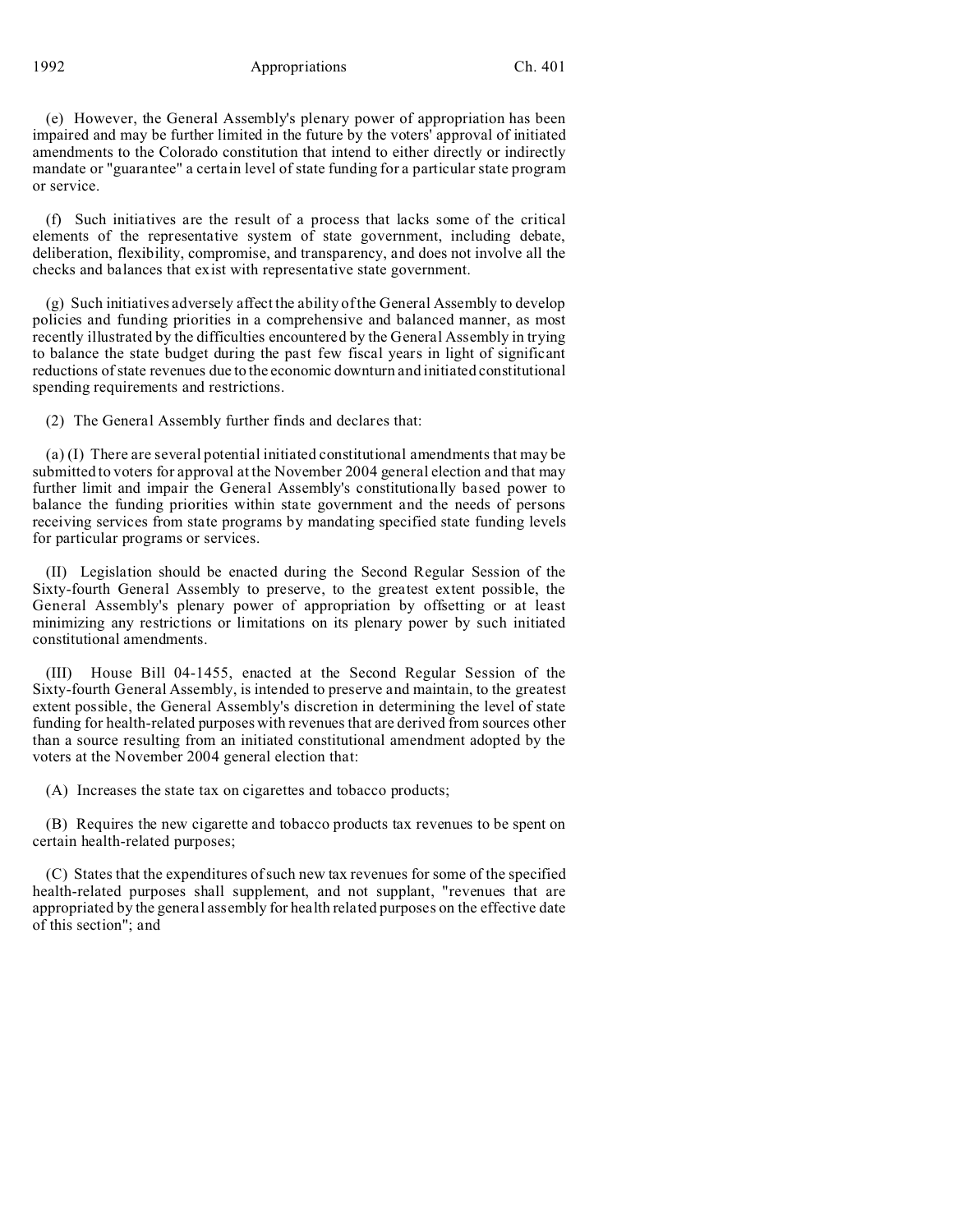(D) Becomes effective on January 1, 2005.

(IV) House Bill 04-1455 eliminates most of the appropriations of state revenues on January 1, 2005, so that the amount of state revenues appropriated by the General Assembly for health-related purposes on said date is reduced.

(V) By enacting House Bill 04-1455, the General Assembly is reducing the level of state appropriations for health-related purposes that may be required in future fiscal years if any such initiated constitutional amendment is approved by voters and is preserving, to the greatest degree possible, the flexibility of the General Assembly to set the level of funding for state programs and functions, which is inherent in its plenary power of appropriation.

(b) It is the intent of the General Assembly that the fact that there are no appropriations of state revenues for many state programs and services on January 1, 2005:

(I) Shall not impair any obligation of the state for the payment of any salaries or other obligations for services that may be rendered to the state on said date;

(II) Shall not impair any person's eligibility to receive benefits or services from the state on said date, any person's eligibility to enroll in any state program on said date, or any person's enrollment in any state program on said date;

(III) Shall not impair any provider's ability to be reimbursed by the state for services provided on said date as authorized by law; and

(IV) Shall not impair any contracts or other agreements that are contingent upon the availability of appropriations.

(c) It is the intent of the General Assembly that state revenues appropriated for the state fiscal year commencing on July 1, 2004, and ending June 30, 2005, but not including January 1, 2005, may be used to make payments for any expenses or obligations incurred by the state on January 1, 2005, as authorized by law.

**SECTION 2.** The introductory portion to Section 2 (1) of House Bill 04-1422, enacted at the Second Regular Session of the Sixty-fourth General Assembly, is amended to read:

Section 2. **Appropriation.** (1) The sums in this section hereinafter specified, or so much thereof as may be necessary for the purpose, are hereby appropriated out of any moneys in the general fund, the indicated cash funds, and federal funds, for the payment of the ordinary operating costs of the executive, legislative, and judicial departments of the state, and of its agencies and institutions, for and during the fiscal year beginning July 1, 2004, BUT NOT INCLUDING JANUARY 1, 2005, and:

**SECTION 3.** Section 17 of House Bill 04-1422, enacted at the Second Regular Session of the Sixty-fourth General Assembly, is amended to read:

Section 17. **Effective date - applicability.** This act shall take effect upon passage; except that each of subsections 1 through 10 of section 15 of this act shall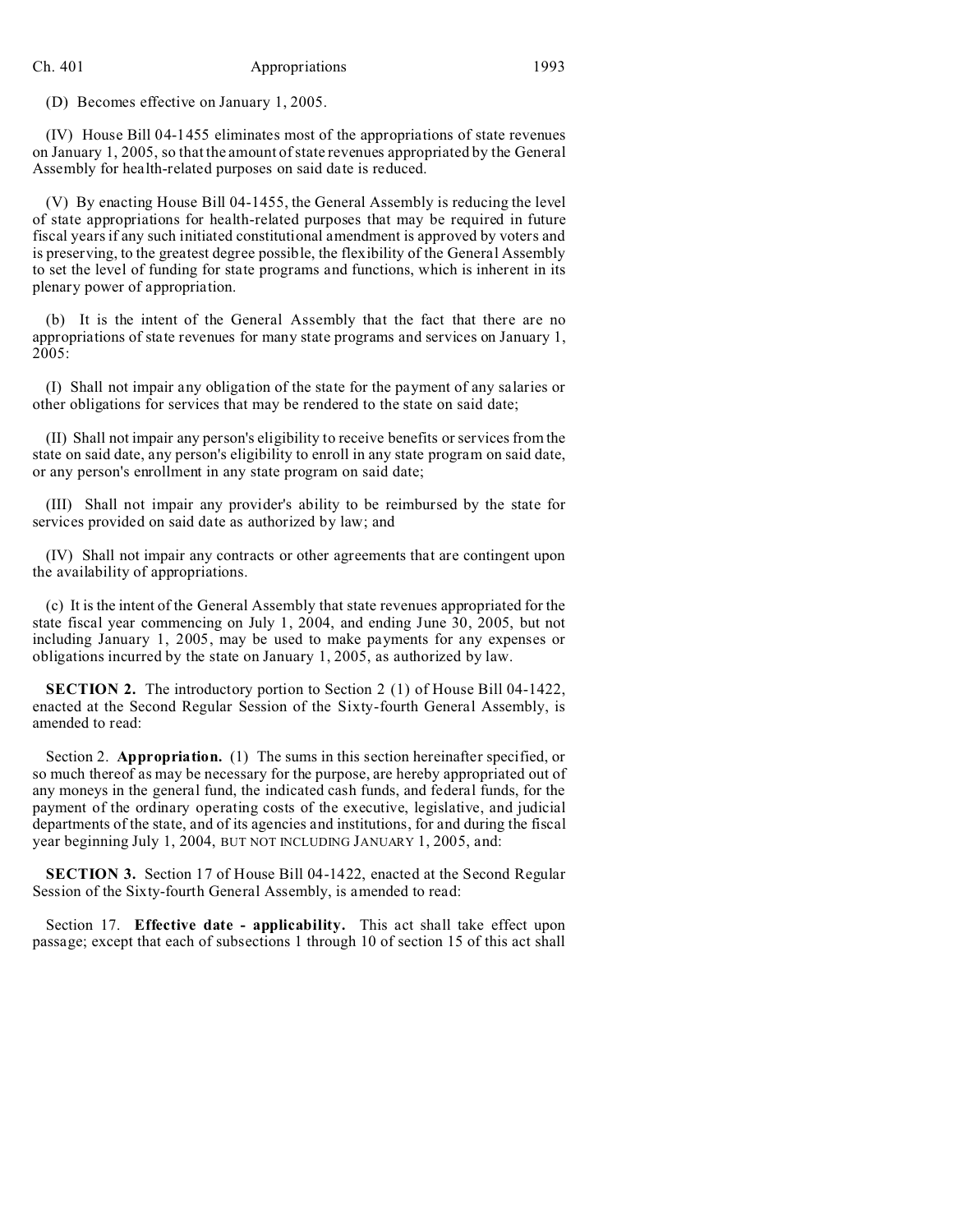1994 Appropriations Ch. 401

take effect only if legislation allowing designation of institutions of higher education as enterprises, as the term is used in Article X of Section 20 of the Colorado constitution, is enacted by the Sixty-fourth General Assembly and becomes law, and the governing board named in the respective subsection designates the institution or group of institutions under its control as an enterprise pursuant to such legislation; AND SECTION 2 OF THIS ACT SHALL APPLY TO THE STATE FISCAL YEAR COMMENCING ON JULY 1, 2004, AND ENDING ON JUNE 30, 2005; EXCEPT THAT SAID SECTION 2 SHALL NOT APPLY TO JANUARY 1, 2005.

**SECTION 4.** The introductory portions to Section  $17(1)$ ,  $(2)$ ,  $(3)$ ,  $(4)$ , and  $(5)$  of House Bill 04-1421, enacted at the Second Regular Session of the Sixty-fourth General Assembly, are amended to read:

Section 17. **Appropriation - adjustments to the 2004 long bill.** (1) For the implementation of this act, appropriations made in the annual general appropriation act to the department of education, for the fiscal year beginning July 1, 2004, BUT NOT INCLUDING JANUARY 1, 2005, shall be adjusted as follows:

(2) For the implementation of this act, appropriations made in the annual general appropriation act to the department of health care policy and financing, for the fiscal year beginning July 1, 2004, BUT NOT INCLUDING JANUARY 1, 2005, shall be adjusted as follows:

(3) For the implementation of this act, appropriations made in the annual general appropriation act to the department of human services, for the fiscal year beginning July 1, 2004, BUT NOT INCLUDING JANUARY 1, 2005, shall be adjusted as follows:

(4) For the implementation of this act, appropriations made in the annual general appropriation act to the department of military and veterans affairs, for the fiscal year beginning July 1, 2004, BUT NOT INCLUDING JANUARY 1, 2005, shall be adjusted as follows:

(5) For the implementation of this act, appropriations made in the annual general appropriation act to the department of public health and environment for the fiscal year beginning July 1, 2004, BUT NOT INCLUDING JANUARY 1, 2005, shall be adjusted as follows:

**SECTION 5.** The introductory portion to Section 2 (1) of House Bill 04-1419, enacted at the Second Regular Session of the Sixty-fourth General Assembly, is amended to read:

Section 2. **Appropriation - adjustments to the 2004 long bill.** (1) For the implementation of this act, appropriations made in the annual general appropriation act for the fiscal year beginning July 1, 2004, BUT NOT INCLUDING JANUARY 1, 2005, shall be adjusted as follows:

**SECTION 6.** The introductory portion to Section 2 (1) of House Bill 04-1416, enacted at the Second Regular Session of the Sixty-fourth General Assembly, is amended to read:

Section 2. **Appropriation - adjustments in 2004 long bill.** (1) For the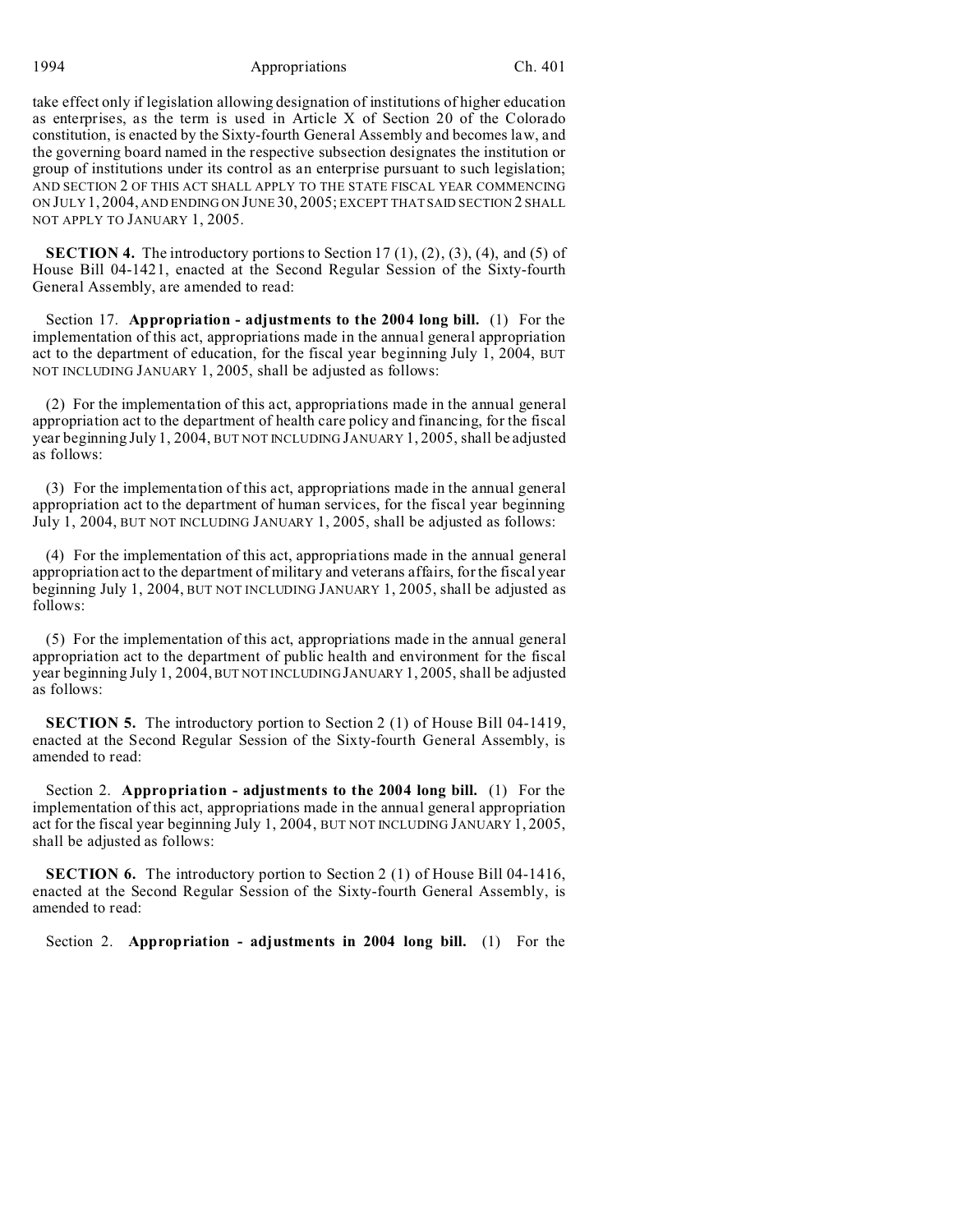implementation of this act, appropriations made in the annual general appropriation act to the department of health care policy and financing for the fiscal year beginning July 1, 2004, BUT NOT INCLUDING JANUARY 1, 2005, shall be adjusted as follows:

**SECTION 7.** Section 3 of House Bill 04-1415, enacted at the Second Regular Session of the Sixty-fourth General Assembly, is amended to read:

Section 3. **Appropriation.** In addition to any other appropriation, there is hereby appropriated out of any moneys in the general fund not otherwise appropriated, to the department of health care policy and financing, for the state nursing facility service program created in section 26-15-202 (1), Colorado Revised Statutes, for the fiscal year beginning July 1, 2004, BUT NOT INCLUDING JANUARY 1, 2005, eight hundred thirty-eight thousand five hundred twenty-eight dollars (\$838,528), or so much thereof as may be necessary, for the implementation of this act.

**SECTION 8.** Section 2 (1) and (2) and the introductory portion to Section 2 (3) of House Bill 04-1414, enacted at the Second Regular Session of the Sixty-fourth General Assembly, are amended to read:

Section 2. **Appropriation - adjustments to the 2004 long bill.** (1) In addition to any other appropriation, there is hereby appropriated, to the department of human services, division of child welfare, to help defray counties' costs of performing administrative functions related to obtaining federal reimbursement moneys available under the Title IV-E program, for the fiscal year beginning July 1, 2004, BUT NOT INCLUDING JANUARY 1, 2005, the sum of one million six hundred thousand dollars (\$1,600,000). Said sum shall be cash funds exempt from the excess federal Title IV-E reimbursements cash fund created in section 26-1-111 (2) (d) (II) (C), Colorado Revised Statutes.

(2) In addition to any other appropriation, there is hereby appropriated, to the department of human services, for allocation to the counties for the provision of assistance, child care assistance, social services, and child welfare services, for the fiscal year beginning July 1, 2004, BUT NOT INCLUDING JANUARY 1, 2005, the sum of two million five hundred thousand dollars (\$2,500,000). Said sum shall be cash funds exempt from the excess federal Title IV-E reimbursements cash fund created in section 26-1-111 (2) (d) (II) (C), Colorado Revised Statutes.

(3) For the implementation of this act, appropriations made in the annual general appropriation act for the fiscal year beginning July 1, 2004, BUT NOT INCLUDING JANUARY 1, 2005, shall be adjusted as follows:

**SECTION 9.** Article 1 of title 25.5, Colorado Revised Statutes, is amended BY THE ADDITION OF A NEW SECTION to read:

**25.5-1-112. Drug-purchasing pool - report - repeal.** (1) THE STATE DEPARTMENT SHALL, WITHIN EXISTING APPROPRIATIONS, EVALUATE WHETHER THE STATE SHOULD APPLY TO THE FEDERAL GOVERNMENT TO JOIN AN EXISTING MULTI-STATE DRUG-PURCHASING COOPERATIVE FOR THE PURPOSE OF FACILITATING AN ECONOMICAL PURCHASE OF PRESCRIPTION DRUGS FOR STATE MEDICAID RECIPIENTS.